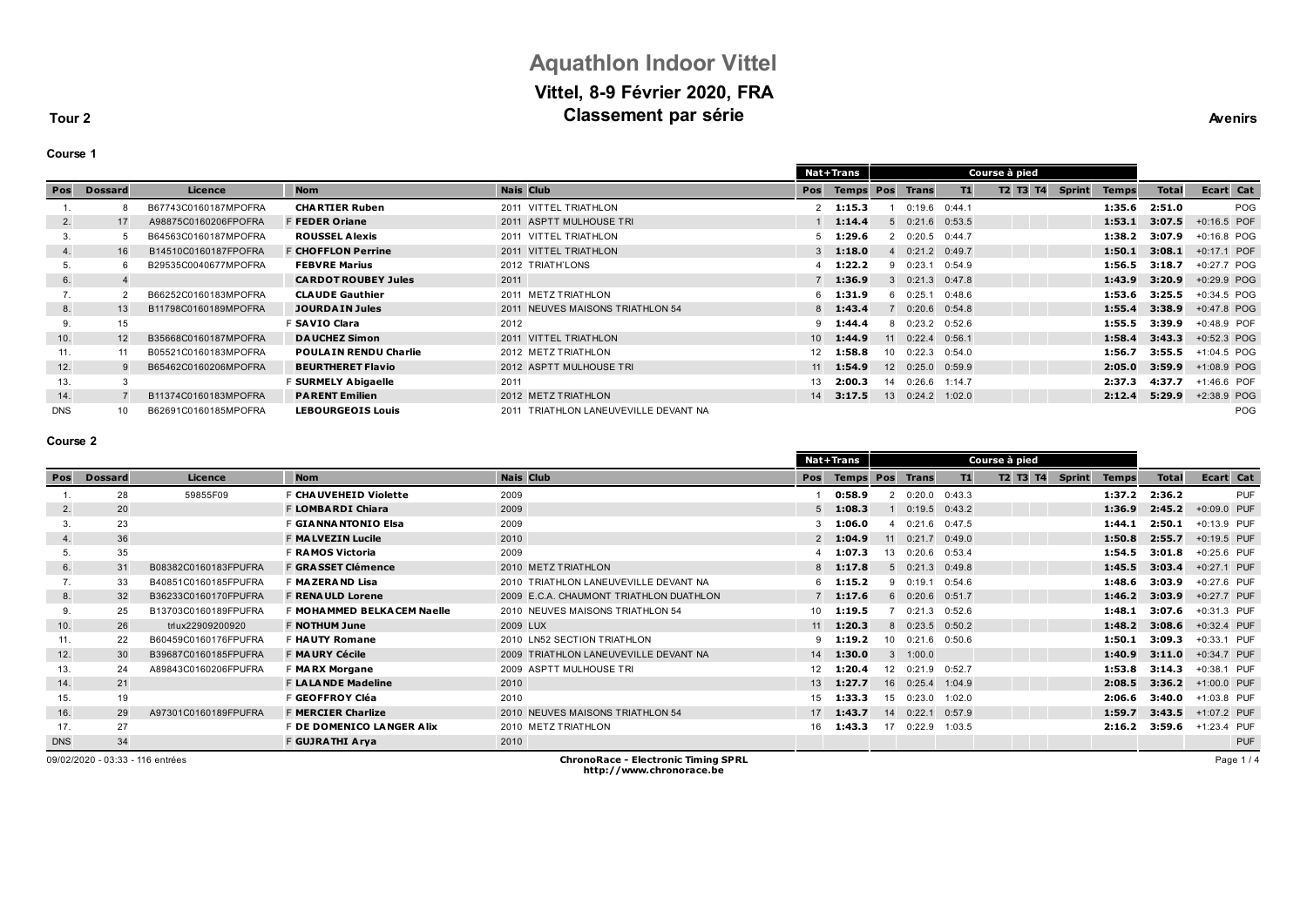# **Aquathlon Indoor Vittel Vittel, 8-9 Février 2020, FRA Classement par série Avenirs Avenirs**

**Tour 2**

| our<br>l |  |
|----------|--|
|----------|--|

|            |                |                      |                               |                                          |                 | Nat+Trans |                         |                   | Course à pied |               |              |              |             |
|------------|----------------|----------------------|-------------------------------|------------------------------------------|-----------------|-----------|-------------------------|-------------------|---------------|---------------|--------------|--------------|-------------|
| Pos        | <b>Dossard</b> | Licence              | <b>Nom</b>                    | <b>Nais Club</b>                         | Pos             |           | <b>Temps Pos Trans</b>  | T1                | T2 T3 T4      | <b>Sprint</b> | <b>Temps</b> | <b>Total</b> | Ecart Cat   |
|            | 47             | 59856M09             | <b>CHAUVEHEID Theotime</b>    | 2009                                     |                 |           |                         |                   |               |               |              | 2:32.0       | <b>PUG</b>  |
| 2.         | 45             | A79236C0040675MPUFRA | <b>GUERNIER Jules</b>         | 2009 BESANCON TRIATHLON                  |                 | 0:59.4    | 30:18.7                 | 0:44.7            |               |               | 1:38.0       | 2:37.5       | +0:05.5 PUG |
|            | 48             | B35086C0040680MPUFRA | CINI Theo                     | 2009 GROUPE TRIATHLON VESOUL HAUTE SAONE |                 | 1:04.6    |                         | $0:17.8$ $0:45.8$ |               |               | 1:36.2       | 2:40.9       | +0:08.9 PUG |
| 4.         | 44             | A95112C0160185MPUFRA | <b>REIN Eliott</b>            | 2009 TRIATHLON LANEUVEVILLE DEVANT NA    |                 | 1:06.0    | 90:19.8                 | 0:49.6            |               |               | 1:44.5       | 2:50.6       | +0:18.6 PUG |
|            | 40             |                      | <b>GROSSELIN Yoann</b>        | 2009                                     |                 | 1:08.7    | 60:19.4                 | 0:50.1            |               |               | 1:42.7       | 2:51.5       | +0:19.5 PUG |
| 6.         | 41             | B60940C0160176MPUFRA | <b>BOULANGER Hugo</b>         | 2010 LN52 SECTION TRIATHLON              | 10 <sup>1</sup> | 1:17.2    | 2 0:19.6 0:45.9         |                   |               |               | 1:37.4       | 2:54.6       | +0:22.6 PUG |
|            | 39             |                      | <b>FERRARA Marco</b>          | 2010                                     |                 | 1:11.6    | 0:23.1                  | 0:47.1            |               |               | 1:43.9       | 2:55.6       | +0:23.6 PUG |
| 8.         | 43             | A72285C0160183MPUFRA | <b>POULAIN RENDU Sasha</b>    | 2009 METZ TRIATHLON                      |                 | 1:11.7    | 12 0:22.9               | 0:49.0            |               |               | 1:47.3       | 2:59.0       | +0:27.0 PUG |
| 9.         | 46             | B17345C0160176MPUFRA | <b>CORNUEL Marceau</b>        | 2009 LN52 SECTION TRIATHLON              | 9               | 1:15.6    | 8 0:21.1                | 0:48.1            |               |               | 1:44.4       | 3:00.0       | +0:28.0 PUG |
| 10.        | 50             | B39154C0160185MPUFRA | <b>MOUGEL DEPOUTOT Axel</b>   | 2009 TRIATHLON LANEUVEVILLE DEVANT NA    |                 | 1:11.5    | 14 0:21.7               | 0:50.2            |               |               | 1:49.2       | 3:00.7       | +0:28.7 PUG |
| 11.        | 52             | B14443C0160185MPUFRA | <b>IGNATIO Jude</b>           | 2009 TRIATHLON LANEUVEVILLE DEVANT NA    |                 | 1:14.1    | 13 0:21.2 0:50.3        |                   |               |               | 1:48.0       | 3:02.1       | +0:30.1 PUG |
| 12.        | 55             |                      | <b>SAVIO Paul</b>             | 2009                                     | 13              | 1:23.7    | 5 0:20.4 0:49.2         |                   |               |               | 1:42.4       | 3:06.1       | +0:34.1 PUG |
| 13.        | 49             | B35041C0160193MPUFRA | <b>TENETTE Liam</b>           | 2010 TROC                                | 15              | 1:24.2    | 0:21.4                  | 0:44.8            |               |               | 1:42.1       | 3:06.3       | +0:34.3 PUG |
| 14.        | 38             |                      | <b>LEPLEY Yoan</b>            | 2010                                     | 14              | 1:24.0    | $10 \quad 0:21.7$       | 0:50.1            |               |               | 1:46.7       | 3:10.7       | +0:38.7 PUG |
| 15.        | 51             | B06215C0160187MPUFRA | <b>FATET Loris</b>            | 2009 VITTEL TRIATHLON                    | 11              | 1:20.2    | 0:21.1<br>15            | 0:53.9            |               |               | 1:51.4       | 3:11.6       | +0:39.6 PUG |
| 16.        | 37             | A92217C              | <b>DENIS Theo</b>             | 2010                                     | 16              | 1:26.9    | $0:20.8$ $0:49.1$<br>11 |                   |               |               | 1:46.8       | 3:13.7       | +0:41.7 PUG |
| 17.        | 42             | B10928C0160187MPUFRA | <b>TINCHANT Tom</b>           | 2009 VITTEL TRIATHLON                    | 12 <sup>°</sup> | 1:22.1    | 17                      | 0:20.9 0:57.6     |               |               | 2:01.3       | 3:23.4       | +0:51.4 PUG |
| 18.        | 56             |                      | <b>MATHIEU Romain</b>         | 2009                                     | 17              | 1:29.2    | $16$ 0:20.1             | 0:56.7            |               |               | 1:59.3       | 3:28.5       | +0:56.5 PUG |
| 19.        | 53             | A84407C0160187MPUFRA | <b>FELTEN YEMEROU Raphael</b> | 2009 VITTEL TRIATHLON                    | 18              | 1:31.9    | 18 0:22.0               | 0:58.4            |               |               | 2:05.5       | 3:37.5       | +1:05.5 PUG |
| <b>DNS</b> | 54             |                      | <b>SUPIOT Noé</b>             | 2010                                     |                 |           |                         |                   |               |               |              |              | <b>PUG</b>  |
|            |                |                      |                               |                                          |                 |           |                         |                   |               |               |              |              |             |

### **BE - Course 4**

|     |                                  |                      |                             |                                            |                 | Nat+Trans              |    |                |                            | Course à pied     |          |               |              |              |               |  |
|-----|----------------------------------|----------------------|-----------------------------|--------------------------------------------|-----------------|------------------------|----|----------------|----------------------------|-------------------|----------|---------------|--------------|--------------|---------------|--|
| Pos | <b>Dossard</b>                   | Licence              | <b>Nom</b>                  | <b>Nais Club</b>                           | Pos             | <b>Temps Pos Trans</b> |    |                | T1                         |                   | T2 T3 T4 | <b>Sprint</b> | <b>Temps</b> | <b>Total</b> | Ecart Cat     |  |
|     | 80                               | TRLUX23107200720     | <b>F KROMBACH Linda</b>     | 2007 LUX                                   |                 | 1:34.9                 |    |                | $0:17.6$ $0:43.0$ $0:43.9$ |                   |          |               | 2:12.1       | 3:47.1       | <b>BEF</b>    |  |
| 2.  | 82                               |                      | <b>F CUNEY Jade</b>         | 2007                                       |                 | $2$ 1:35.5             |    | $2 \t 0:17.8$  | 0:43.6                     | 0:42.3            |          |               | 2:13.0       | 3:48.6       | +0:01.5 BEF   |  |
| 3.  | 67                               | A89553C0130012FBEFRA | <b>F PORENTRU Lalv</b>      | 2007 POISSY TRIATHLON                      |                 | 1:44.0                 |    | 30:21.1        | $0:45.4$ $0:42.5$          |                   |          |               | 2:19.8       | 4:03.8       | $+0:16.6$ BEF |  |
| 4.  | 58                               |                      | <b>F VITRAC GARCIA Inés</b> | 2007                                       |                 | 1:43.1                 |    | 50:19.0        | $0:47.7$ $0:45.2$          |                   |          |               | 2:25.3       | 4:08.4       | +0:21.2 BEF   |  |
| 5.  | 69                               | B70028C0160816FBELUX | F MOUSEL Sarah              | 2007 CCCE TRIATHLON CLUB                   |                 | 1:43.5                 |    |                | $0:21.5$ $0:46.0$ $0:46.6$ |                   |          |               | 2:27.4       | 4:10.9       | +0:23.7 BEF   |  |
| 6.  | 71                               | A66989C0160210FBEFRA | <b>F WEINBRENNER Ana</b>    | 2007 ASPTT STRASBOURG TRI                  |                 | 1:43.5                 |    | 80:20.1        | 0:48.6                     | 0:47.0            |          |               | 2:29.1       | 4:12.7       | $+0:25.6$ BEF |  |
| 7.  | 64                               | B12953C0160210FBEFRA | <b>F HAAS Margot</b>        | 2007 ASPTT STRASBOURG TRI                  |                 | 1:54.3                 |    | 0:19.4         | 0:45.4                     | 0:44.1            |          |               | 2:21.3       | 4:15.6       | +0:28.4 BEF   |  |
| 8.  | 68                               | B08385C0160183FBEFRA | <b>F GRASSET Jeanne</b>     | 2007 METZ TRIATHLON                        |                 | 1:53.9                 |    | 60:19.0        | 0:46.4                     | 0:46.1            |          |               | 2:26.3       | 4:20.2       | +0:33.0 BEF   |  |
| 9.  | 59                               |                      | - HADHOUM Jade              | 2008                                       |                 | 1:52.1                 |    |                | 9 0:21.2 0:47.0 0:47.9     |                   |          |               | 2:29.4       | 4:21.6       | $+0:34.5$ BEF |  |
| 10. | 76                               | A79423C0160206FBEFRA | <b>F GEORGES Clarisse</b>   | 2008 ASPTT MULHOUSE TRI                    | 10 <sup>1</sup> | 2:01.9                 |    | 13 0:19.6      | $0:48.6$ $0:48.2$          |                   |          |               | 2:33.5       | 4:35.4       | $+0:48.3$ BEF |  |
| 11. | 83                               | B14441C0160185FBEFRA | <b>HINGRAY Cleo</b>         | 2008 TRIATHLON LANEUVEVILLE DEVANT NA      | 17              | 2:14.5                 |    | $10 \t 0:19.6$ | $0:49.2$ $0:50.1$          |                   |          |               | 2:30.0       | 4:44.6       | +0:57.5 BEF   |  |
| 12. | 63                               | B14449C0160185FBEFRA | <b>F FAIVRE Flora</b>       | 2007 TRIATHLON LANEUVEVILLE DEVANT NA      | 13              | 2:08.4                 |    | 14 0:22.3      | 0:52.4                     | 0:49.0            |          |               | 2:36.2       | 4:44.7       | +0:57.5 BEF   |  |
| 13. | 78                               | A80310C0160183FBEFRA | <b>F PARENT Jeanne</b>      | 2008 METZ TRIATHLON                        | 20              | 2:17.2                 | 11 | 0:20.8         | $0:47.2$ $0:47.4$          |                   |          |               | 2:30.1       | 4:47.4       | +1:00.2 BEF   |  |
| 14. | 65                               | A62259C0160206FBEFRA | F FEDER Célia               | 2008 ASPTT MULHOUSE TRI                    | 11              | 2:05.4                 |    | 18 0:20.5      | 0:58.5                     | 0:56.2            |          |               | 2:50.9       | 4:56.4       | +1:09.3 BEF   |  |
| 15. | 75                               | A95092C0160189FBEFRA | F HA ENNEL Lola             | 2007 NEUVES MAISONS TRIATHLON 54           | 19              | 2:16.7                 |    | 15 0:20.6      | 0:53.3                     | 0:55.1            |          |               | 2:43.2       | 4:59.9       | +1:12.8 BEF   |  |
| 16. | 74                               | B35043C0160193FBEFRA | <b>F TENETTE Bruna</b>      | 2008 TROC                                  | 15              | 2:11.4                 |    | 17 0:20.3      | 0:57.5                     | 0:55.9            |          |               | 2:48.5       | 5:00.0       | +1:12.9 BEF   |  |
| 17. | 73                               | B14442C0160185FBEFRA | <b>F TONNAIRE Chloe</b>     | 2008 TRIATHLON LANEUVEVILLE DEVANT NA      | 14              | 2:10.9                 |    | 19 0:20.7      |                            | $0:59.9$ $0:57.3$ |          |               | 2:51.4       | 5:02.4       | +1:15.2 BEF   |  |
| 18. | 60                               |                      | <b>F VAN DAELE Enola</b>    | 2007                                       | 21              | 2:17.8                 |    |                | 16 0:21.7 0:55.3 0:54.9    |                   |          |               | 2:45.5       | 5:03.3       | +1:16.2 BEF   |  |
|     | 09/02/2020 - 03:33 - 116 entrées |                      |                             | <b>ChronoRace - Electronic Timing SPRL</b> |                 |                        |    |                |                            |                   |          |               |              |              | Page 2 / 4    |  |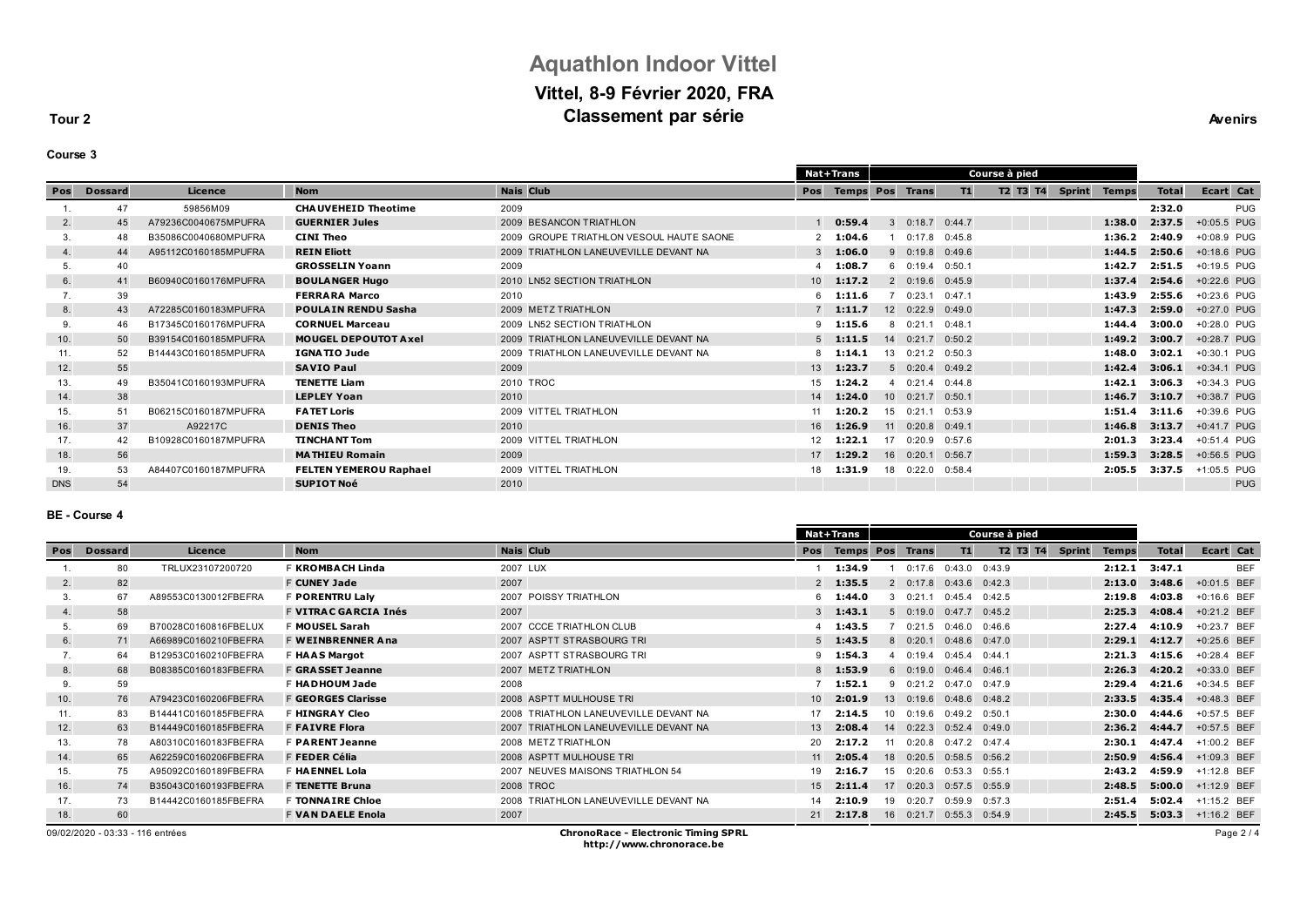# **Aquathlon Indoor Vittel Vittel, 8-9 Février 2020, FRA Classement par série Avenirs Avenirs**

**Tour 2**

#### **BE - Course 4**

|            |                |                      |                           |                                       |     | <b>Nat+Trans</b>       | Course à pied |           |                   |               |                 |               |              |              |               |            |
|------------|----------------|----------------------|---------------------------|---------------------------------------|-----|------------------------|---------------|-----------|-------------------|---------------|-----------------|---------------|--------------|--------------|---------------|------------|
| Pos        | <b>Dossard</b> | Licence              | <b>Nom</b>                | <b>Nais Club</b>                      | Pos | <b>Temps Pos Trans</b> |               |           | T1                |               | <b>T2 T3 T4</b> | <b>Sprint</b> | <b>Temps</b> | <b>Total</b> | Ecart Cat     |            |
| 19.        | 72             | A42017C0130043FBEFRA | <b>F BLOT Louise</b>      | 2007 LES TRITONS MELDOIS              | 16  | 2:13.6                 | 20            | 0:21.6    | $0:55.6$ $0:57.3$ |               |                 |               | 2:51.5       | 5:05.2       | +1:18.0 BEF   |            |
| 20.        | 77             | A95079C0160185FBEFRA | <b>F VARINOT Clemence</b> | 2008 TRIATHLON LANEUVEVILLE DEVANT NA | 18  | 2:15.4                 |               | 21 0:22.0 | $0:56.7$ 0:55.1   |               |                 |               | 2:51.9       | 5:07.3       | $+1:20.2$ BEF |            |
| 21.        | 61             |                      | F GARCIA Maé              | 2007                                  | 24  | 2:41.7                 |               | 12 0:18.9 | $0.496$ $0.486$   |               |                 |               | 2:33.1       | 5:14.9       | +1:27.7 BEF   |            |
| 22.        | 79             | A96498C0160189FBEFRA | <b>F JOURDAIN Sarah</b>   | 2007 NEUVES MAISONS TRIATHLON 54      | 12  | 2:07.5                 |               | 24 0:22.6 | 1:03.0 1:05.7     |               |                 |               | 3:12.1       | 5:19.7       | $+1:32.5$ BEF |            |
| 23.        | 81             |                      | <b>F SURMELY Roxanne</b>  | 2008                                  | 22  | 2:22.4                 |               | 22 0:21.3 |                   | 1:00.3 1:01.0 |                 |               | 3:00.1       | 5:22.6       | +1:35.4 BEF   |            |
| 24.        | 66             | B71341C0160183FBEFRA | <b>F BOLOGNA Emie</b>     | 2007 METZ TRIATHLON                   | 23  | 2:23.4                 |               | 23 0:23.5 | 1:02.9 1:01.6     |               |                 |               | 3:08.9       | 5:32.4       | $+1:45.3$ BEF |            |
| <b>DNS</b> | 62             | B11168C0160187FBEFRA | F CAVIEZEL LARRIERE Anaé  | 2008 VITTEL TRIATHLON                 |     |                        |               |           |                   |               |                 |               |              |              |               | <b>BEF</b> |
| <b>DNS</b> | 70             | A94601C0160187FBEFRA | <b>F NICOLAS Sidonie</b>  | 2007 VITTEL TRIATHLON                 |     |                        |               |           |                   |               |                 |               |              |              |               | <b>BEF</b> |

— —

### **BE - Course 5**

|            |                |                      |                           |                                         |                 | Nat+Trans              |    |                   |                   |        | Course à pied |               |              |              |               |
|------------|----------------|----------------------|---------------------------|-----------------------------------------|-----------------|------------------------|----|-------------------|-------------------|--------|---------------|---------------|--------------|--------------|---------------|
| Pos        | <b>Dossard</b> | Licence              | <b>Nom</b>                | <b>Nais Club</b>                        | Pos             | <b>Temps Pos Trans</b> |    |                   | T1                |        | T2 T3 T4      | <b>Sprint</b> | <b>Temps</b> | <b>Total</b> | Ecart Cat     |
|            | 96             | B37601C0160210MBEFRA | <b>BOESCH Malo</b>        | 2007 ASPTT STRASBOURG TRI               |                 | $2 \quad 1:40.3$       |    | 0:17.3            | 0:42.3            | 0:40.5 |               |               | 2:06.0       | 3:46.4       | <b>BEG</b>    |
| 2.         | 93             | A54018C0160183MBEFRA | <b>THIRIOT Antonin</b>    | 2007 METZ TRIATHLON                     |                 | 1:36.7                 |    | 30:19.0           | $0:44.2$ $0:41.2$ |        |               |               | 2:11.8       | 3:48.5       | +0:02.1 BEG   |
| 3.         | 87             |                      | <b>ROUX Maël</b>          | 2008                                    |                 | 1:40.8                 |    | 20:18.4           | 0:41.3            | 0:41.8 |               |               | 2:11.3       | 3:52.1       | +0:05.6 BEG   |
| 4.         | 85             |                      | <b>VAUTRIN Lilian</b>     | 2007                                    |                 | 1:40.7                 |    | 70:18.5           | $0:44.4$ $0:46.1$ |        |               |               | 2:22.0       | 4:02.8       | $+0:16.3$ BEG |
| 5.         | 99             | A68090C0040663MBEFRA | <b>GONON Jean</b>         | 2007 BEAUNE TRIATHLON                   |                 | 1:52.7                 |    | 50:18.1           | 0:45.5            | 0:42.3 |               |               | 2:16.4       | 4:09.2       | +0:22.7 BEG   |
| 6.         | 100            |                      | <b>OSTER Maxence</b>      | 2007                                    | 6               | 1:52.1                 |    | 60:16.9           | $0:44.2$ $0:46.0$ |        |               |               | 2:21.5       | 4:13.7       | +0:27.2 BEG   |
| 7.         | 90             | A63822C0040675MBEFRA | <b>PROVOST Lucas</b>      | 2007 BESANCON TRIATHLON                 |                 | 1:48.5                 |    | 0:21.0            | 0:49.3            | 0:46.8 |               |               | 2:28.4       | 4:16.9       | +0:30.5 BEG   |
| 8.         | 92             |                      | <b>POSSBERG Jonas</b>     | 2008 SWISS FED                          | 9               | 1:54.7                 |    | 8 0:18.9          | $0:47.0$ $0:45.7$ |        |               |               | 2:24.4       | 4:19.2       | +0:32.7 BEG   |
| 9.         | 94             | B62987C0040675MBEFRA | <b>DUQUET A chille</b>    | 2008 BESANCON TRIATHLON                 |                 | 1:52.8                 |    | 13 0:19.7         | $0:48.2$ $0:49.2$ |        |               |               | 2:29.8       | 4:22.6       | +0:36.1 BEG   |
| 10.        | 102            | B71523C0160176MBEFRA | <b>LHUILLIER Mathies</b>  | 2008 LN52 SECTION TRIATHLON             | 10 <sup>1</sup> | 1:58.4                 |    | $12 \quad 0:18.8$ | 0:52.4            | 0:47.6 |               |               | 2:28.8       | 4:27.2       | $+0:40.7$ BEG |
| 11.        | 89             | B13270C0160189MBEFRA | <b>FORDOXCEL Augustin</b> | 2007 NEUVES MAISONS TRIATHLON 54        | 15              | 2:14.9                 |    | 0:17.3            | 0:41.1            | 0:43.2 |               |               | 2:14.7       | 4:29.7       | +0:43.2 BEG   |
| 12.        | 91             | B38331C0160206MBEFRA | <b>KLEIN Lucas</b>        | 2008 ASPTT MULHOUSE TRI                 | 11              | 2:06.7                 |    | $10 \quad 0:18.4$ | $0:48.6$ $0:44.7$ |        |               |               | 2:25.2       | 4:32.0       | +0:45.5 BEG   |
| 13.        | 98             | B13613C0160170MBEFRA | <b>HUMBERT Marceau</b>    | 2007 E.C.A. CHAUMONT TRIATHLON DUATHLON | 13              | 2:12.0                 | -9 | 0:19.6            | 0:43.8            | 0:46.0 |               |               | 2:25.0       | 4:37.0       | +0:50.6 BEG   |
| 14.        | 84             | A47846C0160187MBEFRA | <b>PETIT Gautier</b>      | 2007 VITTEL TRIATHLON                   | 14              | 2:12.9                 | 14 | 0:19.3            | 0:47.1            | 0:49.0 |               |               | 2:30.7       | 4:43.7       | +0:57.2 BEG   |
| 15.        | 88             | B14452C0160185MBEFRA | <b>GARRANT Quentin</b>    | 2007 TRIATHLON LANEUVEVILLE DEVANT NA   | 12 <sup>2</sup> | 2:07.1                 |    | 15 0:19.1         | 0:52.8            | 0:51.4 |               |               | 2:38.7       | 4:45.9       | +0:59.4 BEG   |
| 16.        | 101            | B30148C0040658MBEFRA | <b>SCALOGNA Antoine</b>   | 2008 CHALON TRIATHLON CLUB              | 16              | 2:16.5                 |    | 16 0:21.9         | 0:53.0            | 0:54.4 |               |               | 2:45.7       | 5:02.2       | +1:15.8 BEG   |
| 17.        | 86             | B64521C0160187MBEFRA | <b>COSTA Constant</b>     | 2008 VITTEL TRIATHLON                   | 17              | 2:21.8                 | 17 | 0:20.9            | 1:08.5            | 1:02.2 |               |               | 3:12.2       | 5:34.0       | +1:47.5 BEG   |
| <b>DNS</b> | 95             | B71460C0160187MBEFRA | <b>LEBRUN Mathis</b>      | 2007 VITTEL TRIATHLON                   |                 |                        |    |                   |                   |        |               |               |              |              | <b>BEG</b>    |
| <b>DNS</b> | 97             | A88136C0160206MBEFRA | <b>PERRIN Baptiste</b>    | 2008 ASPTT MULHOUSE TRI                 |                 |                        |    |                   |                   |        |               |               |              |              | <b>BEG</b>    |

### **BE - Course 6**

|                 |                                                                                |                      |                       |                           |     | Course à pied<br>Nat+Trans |  |                            |                   |          |               |              |              |               |
|-----------------|--------------------------------------------------------------------------------|----------------------|-----------------------|---------------------------|-----|----------------------------|--|----------------------------|-------------------|----------|---------------|--------------|--------------|---------------|
| Pos             | <b>Dossard</b>                                                                 | Licence              | <b>Nom</b>            | <b>Nais Club</b>          | Pos | <b>Temps Pos</b>           |  | <b>Trans</b>               | T1                | T2 T3 T4 | <b>Sprint</b> | <b>Temps</b> | <b>Total</b> | Ecart Cat     |
|                 |                                                                                | A63493C0040655MBEFRA | <b>LOPEZ Thibaut</b>  | 2007 DIJON TRIATHLON      |     | 1:33.7                     |  | $0:18.4$ $0:44.9$ $0:44.1$ |                   |          |               | 2:17.3       | 3:51.1       | <b>BEG</b>    |
| $\mathcal{L}$ . | 108                                                                            | A88204C0160210MBEFRA | <b>BONFILS Noé</b>    | 2008 ASPTT STRASBOURG TRI |     | 1:58.0                     |  | $0:18.3$ $0:41.6$ $0:41.5$ |                   |          |               | 2:11.1       | 4:09.2       | $+0:18.1$ BEG |
|                 | 112                                                                            | TRLUX12305200719     | <b>HEYART Tom</b>     | 2007 LUX FED              |     | 1:54.6                     |  | 0:20.0                     | $0.43.8$ $0.42.0$ |          |               | 2:16.0       | 4:10.6       | +0:19.5 BEG   |
| 4.              | 117                                                                            | A73438C0040675MBEFRA | <b>LEMOINE Imanol</b> | 2008 BESANCON TRIATHLON   |     | 1:45.7                     |  | $0:21.5$ 0:47.8 0:45.5     |                   |          |               | 2:25.9       | 4:11.6       | $+0:20.4$ BEG |
|                 | 110                                                                            | A79235C0040675MBEFRA | <b>GUERNIER Paul</b>  | 2007 BESANCON TRIATHLON   |     | 1:46.6                     |  | $0:20.5$ $0:48.0$ $0:44.9$ |                   |          |               | 2:25.7       | 4:12.3       | +0:21.2 BEG   |
|                 | <b>ChronoRace - Electronic Timing SPRL</b><br>09/02/2020 - 03:33 - 116 entrées |                      |                       |                           |     |                            |  |                            |                   |          |               |              |              | Page 3/4      |

**http://www.chronorace.be**

Page 3 / 4